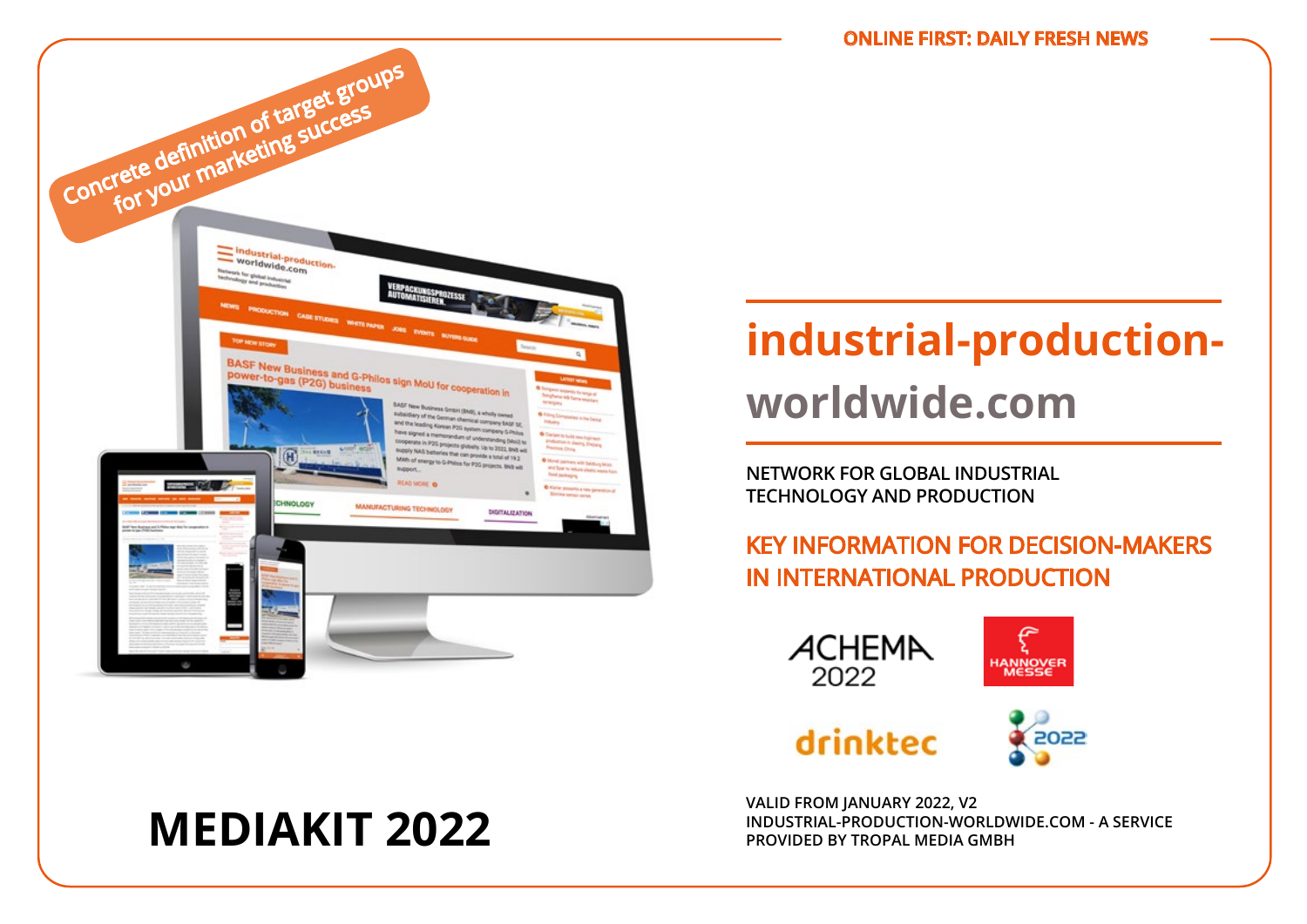**Your target group prefers digital B2B trade media.** Tropal Media is the online-first B2B publisher.

**… der 7,4 Mio. ... of the 7.4 million** 

**Entscheider**  80 **decision-makers use** 

**Professionellen professional** 

#### **Most important websites for professional work** vertretern/ Ämtern/e.V.s/ Instituten/ Unis t websites for prof



## **Use of digital specialist media offerings** Nutzung digitaler Fachmedien-Angebote

**nutzung ließen Fachanden Specialist media** 

**96%**

1 7,1 Mio.

am Arbeitsplatz

zu Hause

(Basis: 502 Nutzer)

(Basis: 494 Nutzer)



# Preferred channel for content

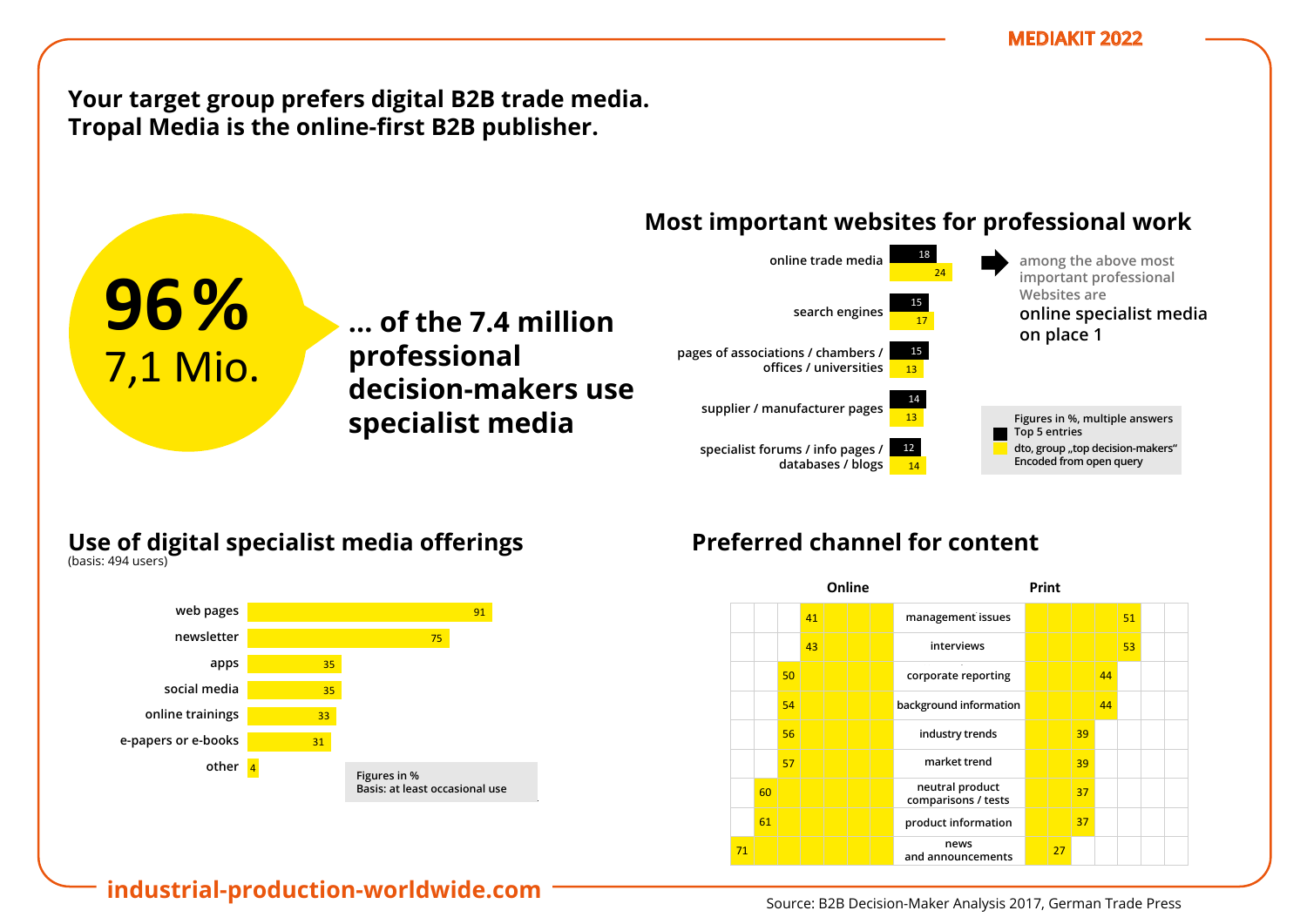## **Table of Contents**

| <b>PROFILE</b>    | page 4  |
|-------------------|---------|
| <b>THEMES</b>     | page 5  |
| <b>FORMATS</b>    | page 7  |
| <b>PRICES</b>     | page 11 |
| <b>JOB MARKET</b> | page 14 |
| <b>TECH SPECS</b> | page 15 |
| <b>CONTACT</b>    | page 16 |
| <b>PORTFOLIO</b>  | page 17 |
| T&Cs              | page 18 |

Tropal Media is a member of BVDW and Deutsche Fachpresse.



| <b>Publication:</b> | Online                               |
|---------------------|--------------------------------------|
| Frequency:          | 24/7                                 |
| Coverage (monthly): | 1,624 users, 2,399 page impressions* |
| <b>Volume:</b>      | 4. volume 2022                       |
| <b>Publisher:</b>   | Tropal Media GmbH                    |
|                     | Mergenthalerallee 73-75              |
|                     | 65760 Eschborn                       |
|                     | Germany                              |
|                     | https://www.tropal-media.de          |

## **industrial-production-worldwide.com**

\*Data basis: Matomo Q3/2021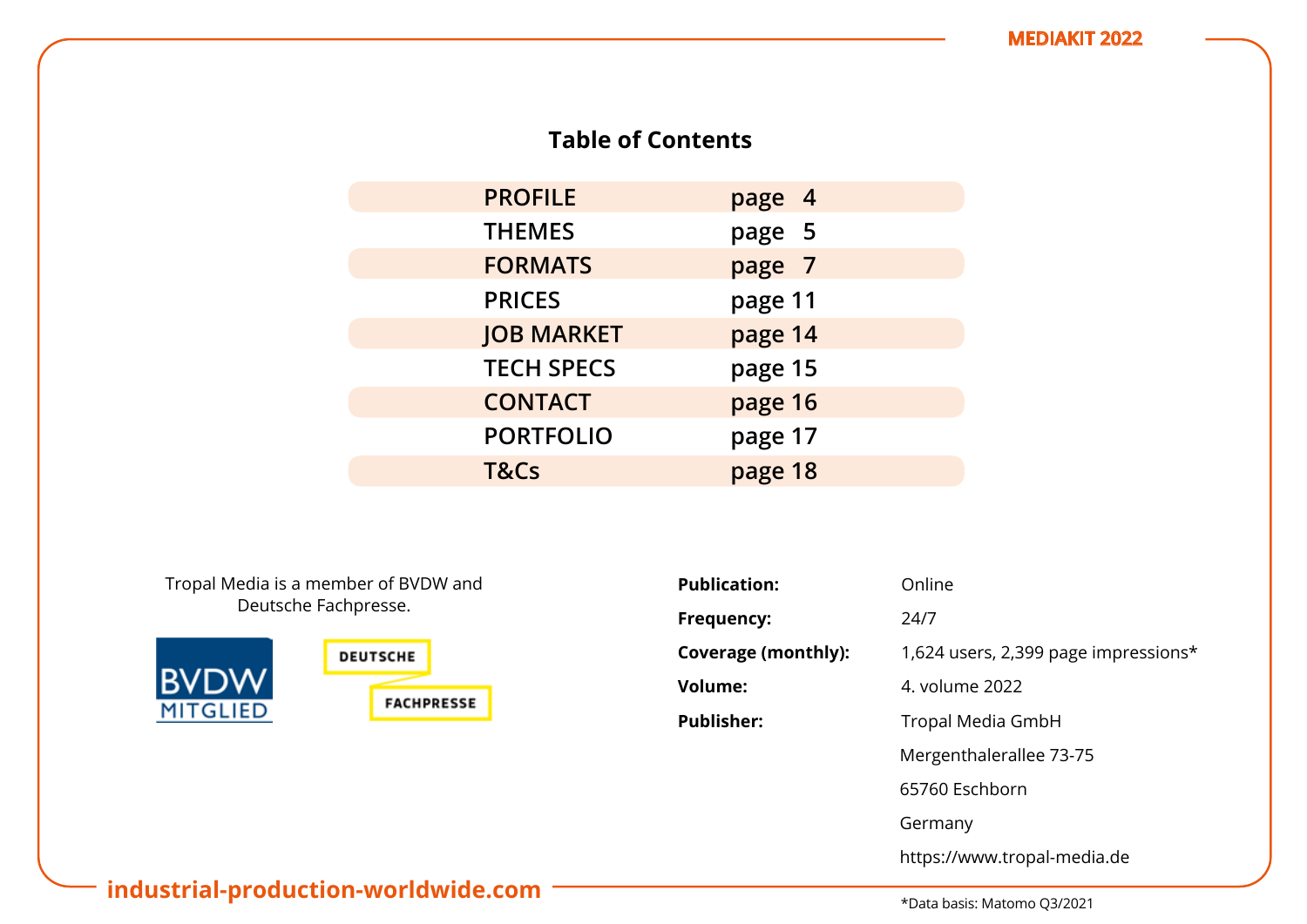## **Profile**

industrial-production-worldwide.com is the English-language B2B technology and business portal for international production and serves as an online-first information portal covering the entire thematic bandwidth of industrial production. industrial-production-worldwide.com reports daily on:

- current industry news & product innovations
- exciting case studies & white papers
- trade fairs and events

The planned special themes and trade fair specials 2022 are:

- Achema
- Hannover Messe
- Digitalization / IoT / Smart Factory
- Drinktec
- K
- SPS Smart Production Solutions

The supplier directory "Buyers Guide" rounds off the information on offer.

## **Target group & reader structure Green Information**

Our readers are engineers, technicians and all production staff involved in the decision-making process for the use and purchase of capital goods.

According to a survey by the B2B process technology portal industrial-production-worldwide.com from 2020, our readers work in these industries or subject areas:

## Automation & digitalization 17% Construction & development Mechanical and plant engineering 29% Process and manufacturing industry 33%

Sustainability, environmental and resource protection are key for industrial-productionworldwide.com - not only in our news and reports - also in our daily business.

- Hosting of our website works climate-neutral in Germany.
- We pay compensation in CO2 reducing projects for all of our printed marketing materials.
- We travel with public transportation.
- We use green electricity.
- We are working closely to a paper-free office.

Saving resources such as paper is naturally for us as a provider of online platforms.



21%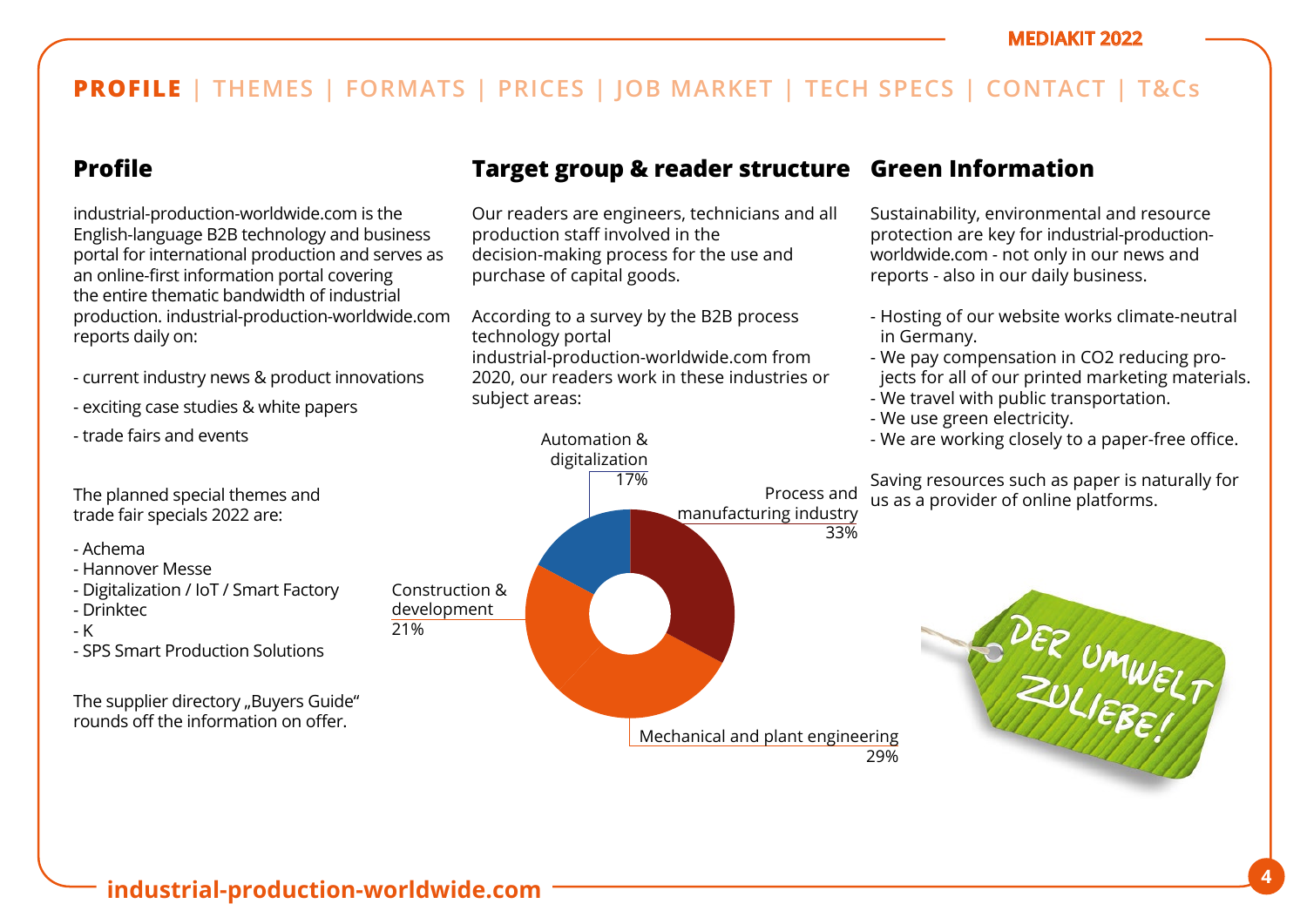## **PROFILE | THEMES | FORMATS | PRICES | JOB MARKET | TECH SPECS | CONTACT | T&Cs**

## **Themes & Dates**

|                                     | <b>January</b> | <b>February</b> | <b>March</b>                                           | <b>April</b>                                            | <b>May</b>                                                                               | <b>June</b>                                                |
|-------------------------------------|----------------|-----------------|--------------------------------------------------------|---------------------------------------------------------|------------------------------------------------------------------------------------------|------------------------------------------------------------|
| Trade shows /<br><b>Events</b>      |                |                 | Beviale Moscow,<br>Moscow (Russia)<br>$(29.-31.03.22)$ | Fruit Logistica,<br><b>Berlin</b><br>$(05.-07.04.22)$   | SPS Italia,<br>Pharma (Italy)<br>$(24.-26.05.22)$                                        | Ifat,<br>Munich<br>$(30.05.-03.06.22)$                     |
|                                     |                |                 |                                                        | Anuga Foodtec,<br>Cologne<br>$(26.-29.04.22)$           | Hannover Messe,<br>Hannover<br>$(30.05.-02.06.22)$                                       |                                                            |
| <b>Topic Specials*</b>              |                |                 |                                                        |                                                         | 25.04.-26.06.22<br><b>Hannover Messe</b>                                                 |                                                            |
|                                     |                |                 |                                                        | 04.04.-27.11.22<br>Digitalization / IoT / Smart Factory |                                                                                          |                                                            |
| Topic newsletter*                   |                |                 |                                                        | Preview<br>Anuga Foodtec<br>21.04.22                    | Preview<br><b>Hannover Messe</b><br>19.05.22                                             | Digitalization / IoT /<br><b>Smart Factory</b><br>23.06.22 |
| <b>Newsletter</b>                   | 20.01.22       | 24.02.22        | 24.03.22                                               |                                                         |                                                                                          |                                                            |
|                                     |                |                 |                                                        | ANUGA<br><b>FOOD</b><br>TEC                             | HANNOVER<br>MESSE                                                                        | <b>IFAT</b>                                                |
| industrial-production-worldwide.com |                |                 |                                                        |                                                         | * in case of trade fair cancellations, we guarantee the appropriate thematic environment |                                                            |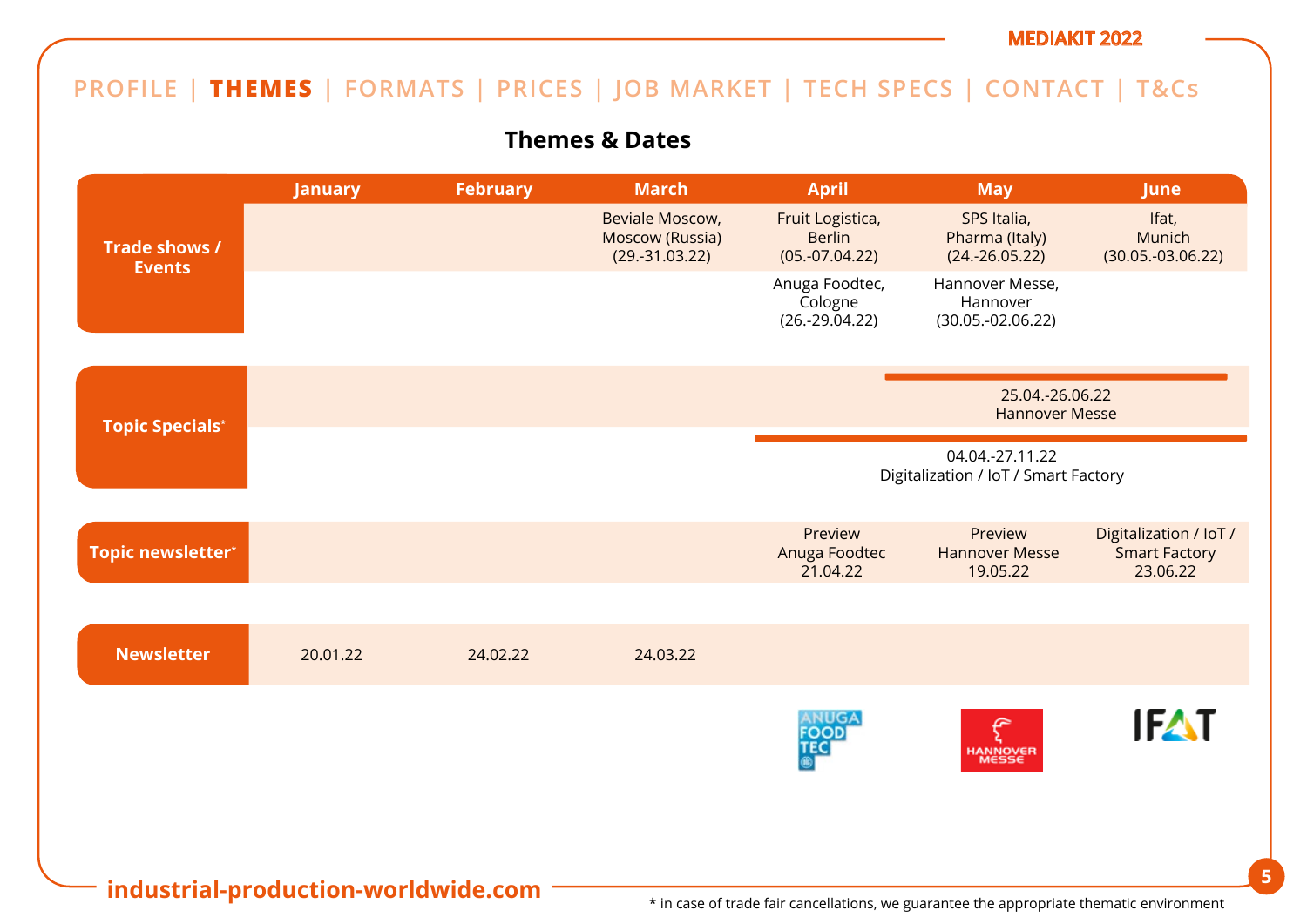## **PROFILE | THEMES | FORMATS | PRICES | JOB MARKET | TECH SPECS | CONTACT | T&Cs**

**Themes & Dates**



\* in case of trade fair cancellations, we guarantee the appropriate thematic environment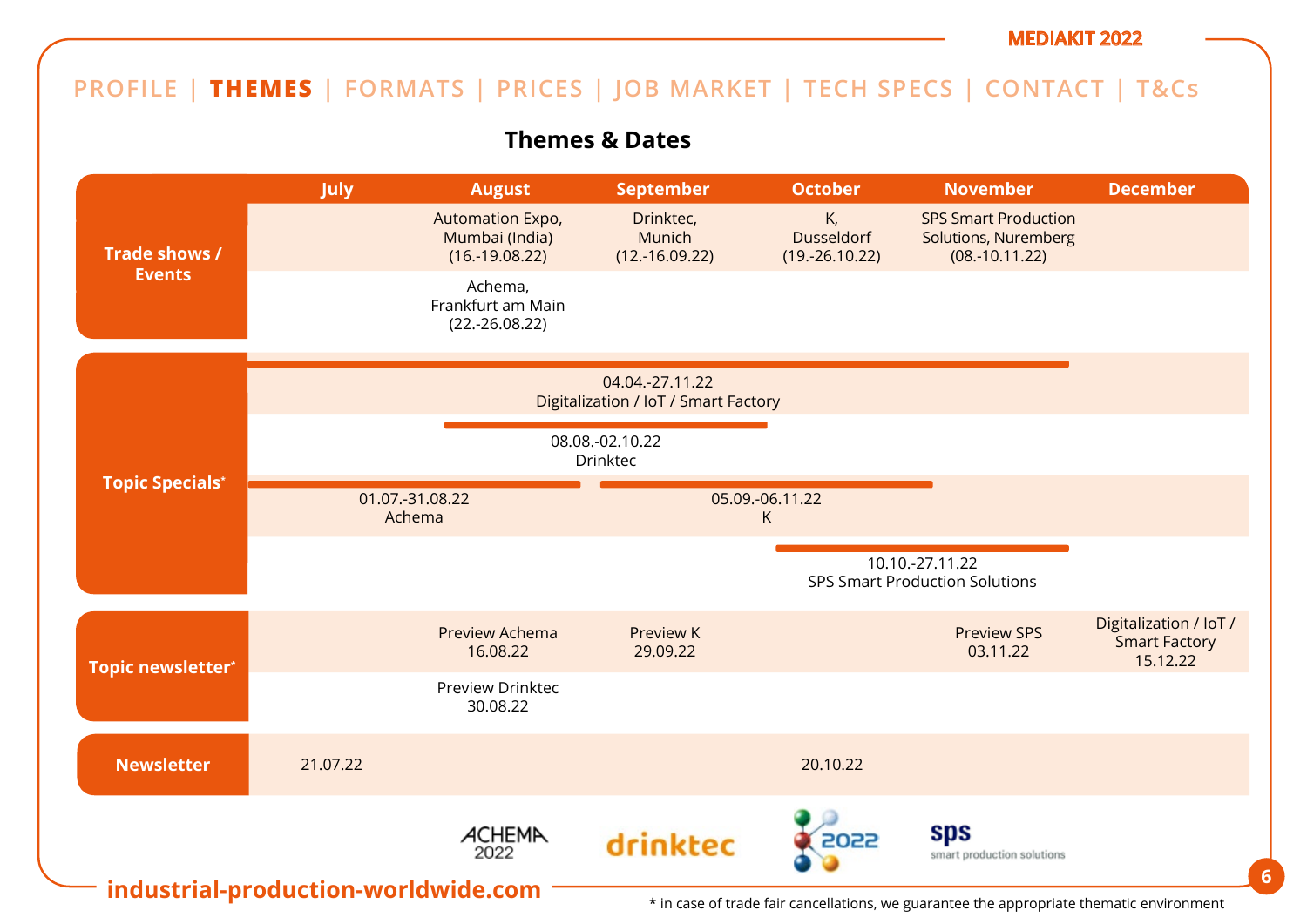## **PROFILE | THEMES | FORMATS | PRICES | JOB MARKET | TECH SPECS | CONTACT | T&Cs**



## Homepage Desktop **Portal: Display-Formats** Subpage Desktop





**3**

Superbanner 728x90 pixel or Fullbanner 468x60 pixel



Billboard Banner 845x250 pixel Mobile: Fullbanner 468x60 pixel

Wide Skyscraper 160x600 pixel or Standard Skyscraper 120x600 pixel Mobile: Fullbanner 468x60 pixel

Medium Rectangle 300x250 pixel **4**

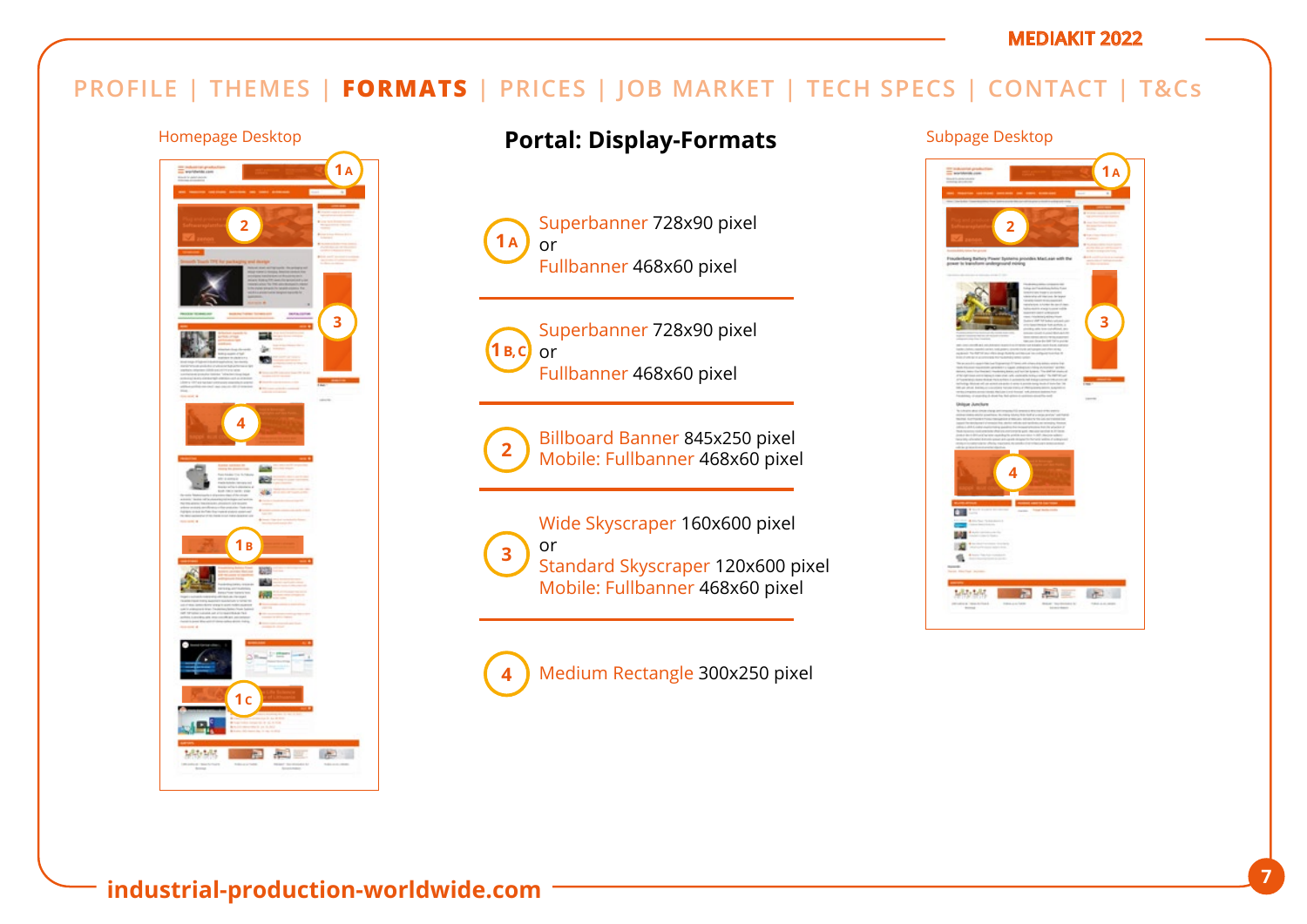## **PROFILE | THEMES | FORMATS | PRICES | JOB MARKET | TECH SPECS | CONTACT | T&Cs**

Top Story

links

**6**

**7**

**9**

**10**

**8**

links

Surf tips

Video / Webcast



## Homepage Desktop **Fortal: Content- and Special-Formats** Subpage Desktop

Text, pictures, video integration,

Text, pictures, video integration,

Product/Topic Advertorial

Premium company entry

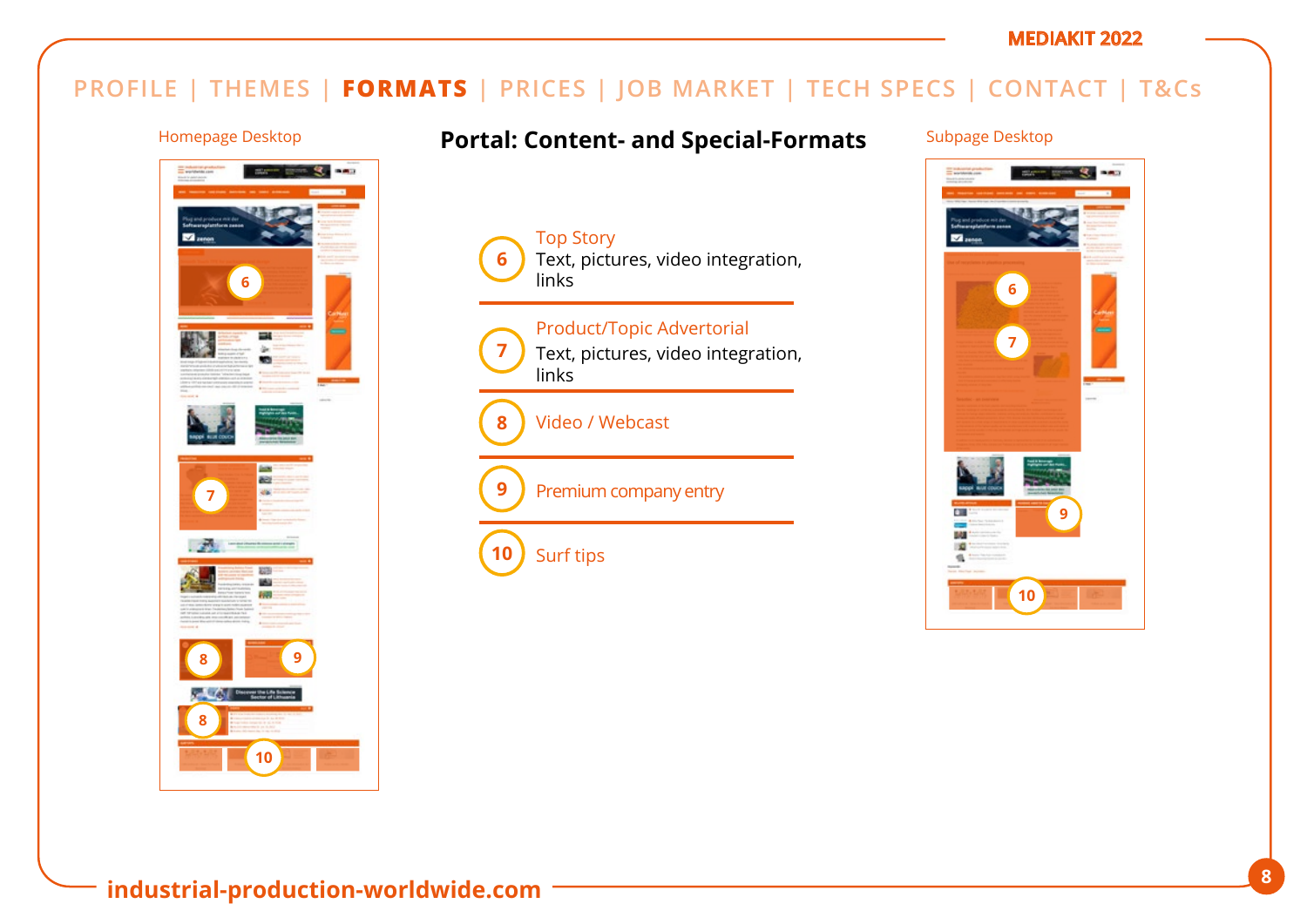## **PROFILE | THEMES | FORMATS | PRICES | JOB MARKET | TECH SPECS | CONTACT | T&Cs**



## **Newsletter: Display- and Content-Formats**

Fullbanner 468x60 pixel or Billboard Banner 600x200 pixel **1**

### Top-Advertorial



**3**

Appears in the newsletter as one one of the first advertorials between high-quality editorial environment Picture, headline, teaser text, link to landing page

### Product/Topic advertorial

Picture, headline, teaser text, link to the website advertorial

Surf tips **4**

### **Newsletter readers**

Engineers, technicians and all employees involved in the decision-making process for the use and purchase of raw materials and capital goods in global production.

### **Newsletter subscribers**

Recipients: 887 (Status: October, 2021)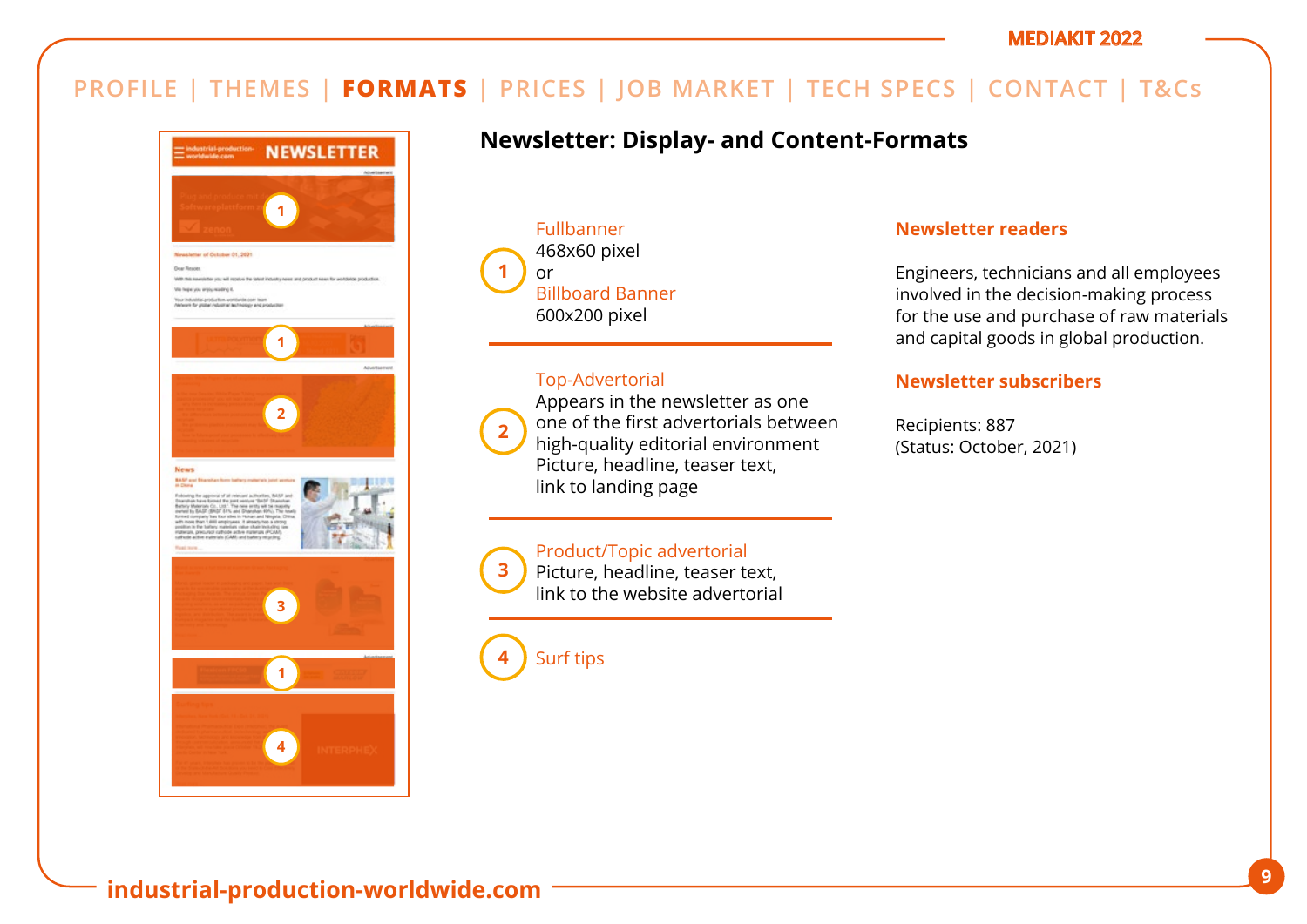## **Content and special advertising formats in detail**

### **Product advertorial**

Appears on the homepage as an article in the product category or in a booked special.

- Up to four images possible
- With a link to their company website
- Article stays on the homepage for the booked period of time, of which there is a longer time in the first three items of the news category
- Additional information can be stored for download in PDF format

### **Topic advertorials**

Appears on the homepage as an article in the category management, events or case studies

- Up to four images possible
- With a link to their company website
- article stays on the homepage for the booked period of time, of which there is a longer time in the first three items of the news category
- Additional information can be stored for download in PDF format

### **Surf tip**

Present your online shop, new website or a special online campaign cost-effective in the surf tip category.

### **Market place premium company entries**

Premium entries are in first position in the market place, appear on the homepage and in contributions in a subject-relevant context. They are presented in a more clearly prominent way than basic entries. Also included are:

- Your company logo
- Company profile (approx. 1,000 characters)
- URL of the company website / fax number
- Up to ten search engine-relevant keywords
- Entry is in multiple categories (if not available, content will be expanded after considaration)

### **Whitepaper**

With a whitepaper you can demonstrate the innovative power and solution skills of your business.

Your whitepaper appears immediately on the homepage and is linked directly to your website or a corresponding file. The booking period of time is for three or six months.

### **Webcast**

Webcasts are a reliable source of information for engineers and technicians and offer help in decision-making. This presents your business and your products as video stream or on-demand movie.

### **Microsite**

A microsite on industrial-production-worldwide. com is an independent marketing site for your strategic advertising. Your target subject and your messages are presented professionally and illuminated from various perspectives on the microsite.

Your website is linked to directly from the microsite. Get in touch with us if you are interested in this attractive online advertising opportunity. We would be happy to assist you with the design. We provide you with a comprehensive communication package.

### **Top advertorial**

- Appears in the newsletter as one of the first advertorials between high-quality editorial environment
- Includes preview picture/image, teaser text, link
- Direct link from newsletter to your landing page

### **Product/topic advertorial**

- Appears in the newsletter for the booked subject
- Contains preview image and teaser text with link to article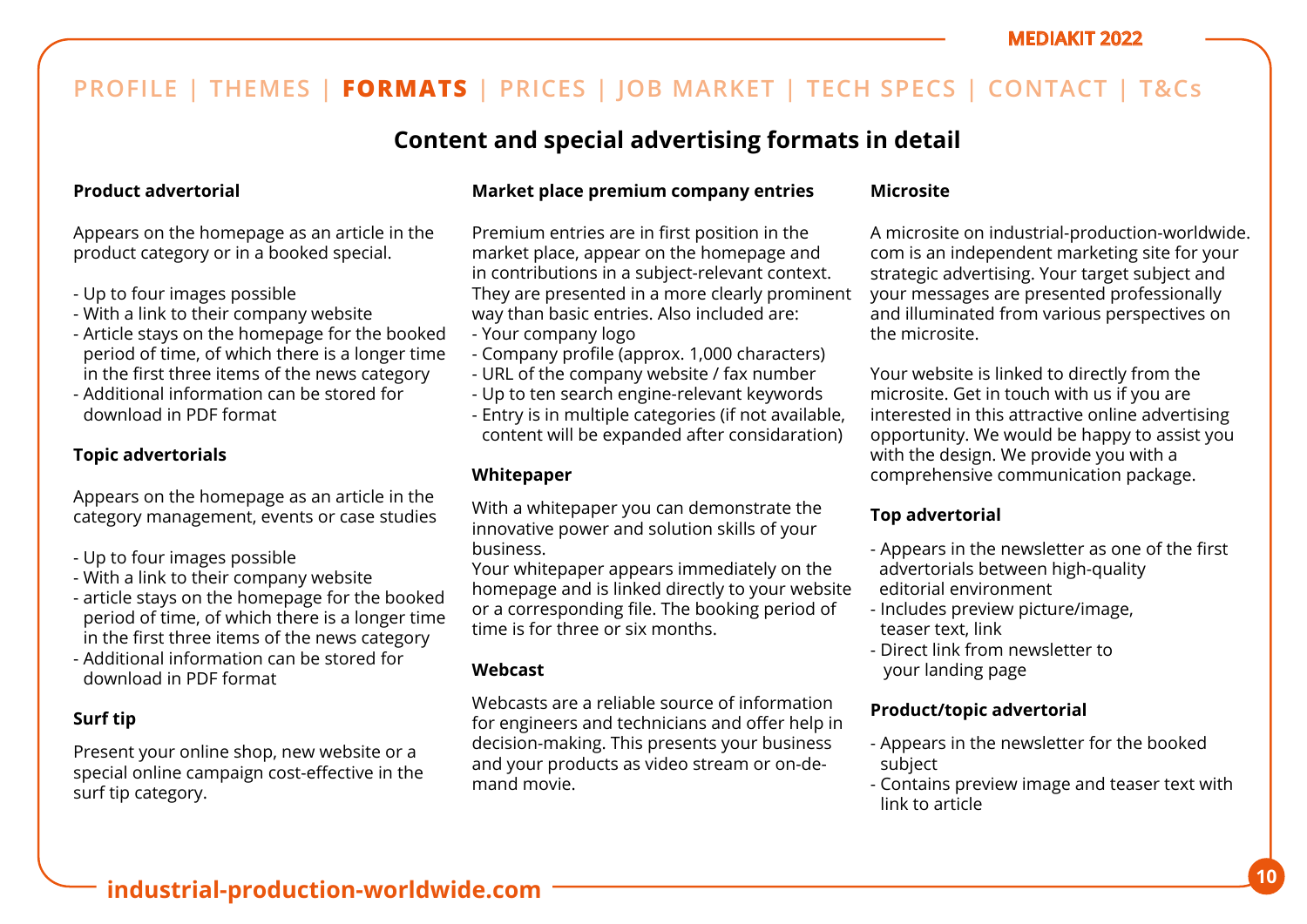## **PROFILE | THEMES | FORMATS | PRICES | JOB MARKET | TECH SPECS | CONTACT | T&Cs**

## **Banner portal**

|                      | <b>FORMATS</b> | <b>PRICES</b> | <b>RUNTIME</b> | <b>PLACEMENT</b> |
|----------------------|----------------|---------------|----------------|------------------|
| Billboard Banner*    | 845x250 pixel  | € 3,100       | 1 month        | <b>RoS</b>       |
| Super Banner (A)     | 728x 90 pixel  | € 1,090       | 1 month        | <b>RoS</b>       |
| Super Banner (B,C)   | 728x 90 pixel  | € 845         | 1 month        | Homepage         |
| Fullbanner (A)       | 468x 60 pixel  | € 790         | 1 month        | <b>RoS</b>       |
| Fullbanner (B,C)     | 468x 60 pixel  | € 560         | 1 month        | Homepage         |
| Standard Skyscraper* | 120x600 pixel  | € 1,200       | 1 month        | <b>RoS</b>       |
| Wide Skyscraper*     | 160x600 pixel  | € 1,590       | 1 month        | <b>RoS</b>       |
| Medium Rectangle     | 300x250 pixel  | € 1,240       | 1 month        | <b>RoS</b>       |

All banners are run of site (RoS), rotating (max. 3 additional banners)

\* on mobile devices, an alternative fullbanner will be displayed

## **Additional Advertising Formats Website**

| <b>Top Story</b>                                           |               | € 1,200 | 1 week    |  |
|------------------------------------------------------------|---------------|---------|-----------|--|
|                                                            |               | € 2,300 | 2 weeks   |  |
|                                                            |               | €4,400  | 4 weeks   |  |
| Product/Topic advertorial                                  |               | € 890   | 3 weeks   |  |
| Video/Webcast                                              | 300x250 pixel | € 990   | 1 month   |  |
| Surf tip                                                   |               | € 320   | 1 month   |  |
| Whitepaper - promotion package (newsletter & social media) |               | € 600   | 3 months  |  |
| Premium company entry                                      |               | € 750   | 12 months |  |
| <b>Microsite</b>                                           |               | € 3,760 | 3 months  |  |
|                                                            |               | € 6,500 | 6 months  |  |



## **Banners & Additional Advertising Formats Newsletter**

| Fullbanner                                                                           | 468x 60 pixel | € 720          |
|--------------------------------------------------------------------------------------|---------------|----------------|
| <b>Billboard Banner</b>                                                              | 600x200 pixel | € 1,850        |
| Top-Advertorial                                                                      |               | € 850          |
| Product/Topic advertorial (in combination with website advertorial) $\epsilon$ 1,490 |               |                |
| Surf tip                                                                             |               | $\epsilon$ 295 |
| Stand-Alone-Newsletter                                                               |               | € 2,750        |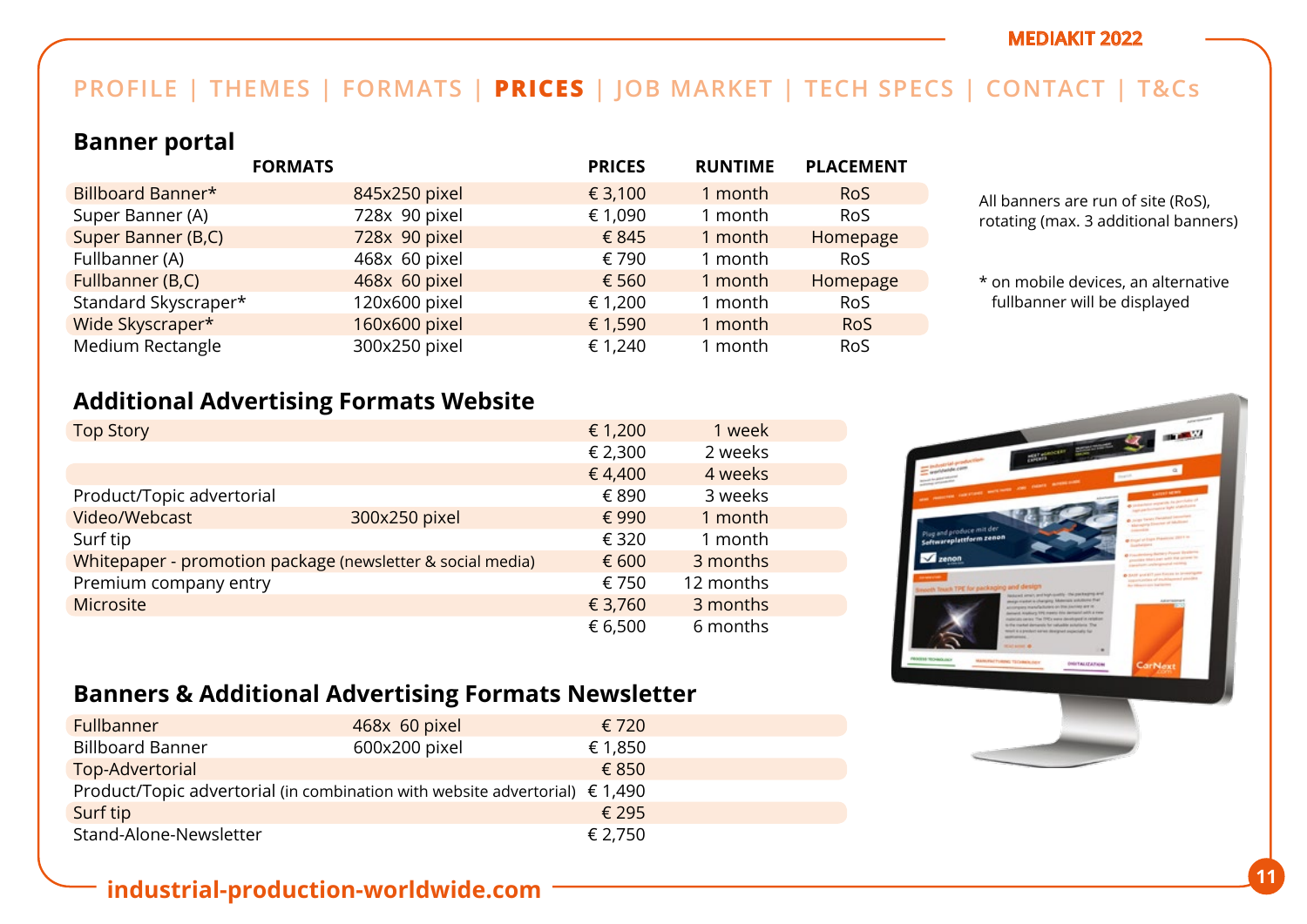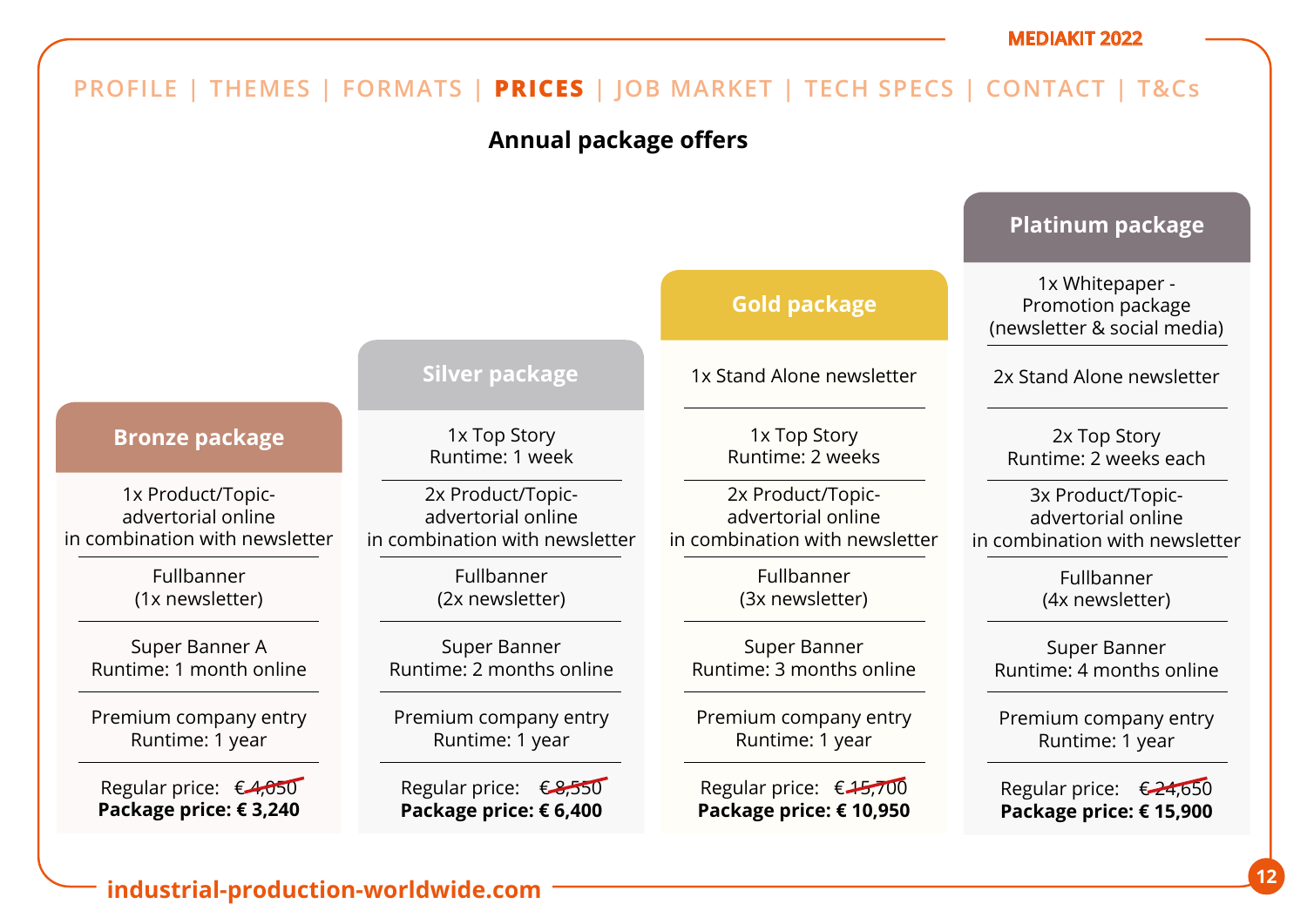## **Campaign and trade fair promotion offers**

2022 trade fairs that oblige industrial-production-worldwide.com \* offers you special media packages for your trade fair and product campaigns

|                                | <b>Komfort package</b>           | <b>Premium package</b>          |
|--------------------------------|----------------------------------|---------------------------------|
|                                |                                  |                                 |
| <b>Basic package</b>           | 1x Stand Alone newsletter        | 1x Stand Alone newsletter       |
| 1x Top Story                   | 1x Topstory                      | 1x Topstory                     |
| Runtime: 1 week                | Runtime: 2 weeks                 | Runtime: 4 weeks                |
| Fullbanner                     | Fullbanner                       | <b>Billboard Banner</b>         |
| (1x Newsletter)                | (1x Newsletter)                  | (1x Newsletter)                 |
| Super Banner                   | Medium Rectangle - Online        | <b>Billboard Banner- Online</b> |
| Runtime: 2 months online       | Runtime: 2 months online         | Runtime: 2 months online        |
| 1x Product/Topicadvertorial    | 1x Product/Topicadvertorial      | 1x Product/Topicadvertorial     |
| online                         | online                           | online                          |
| in combination with newsletter | in combination with newsletter   | in combination with newsletter  |
| Regular price: €5,590          | Regular price: <del>€9,740</del> | Regular price: €16,690          |
| Package price: €4,400          | Package price: €7,300            | Package price: € 11,600         |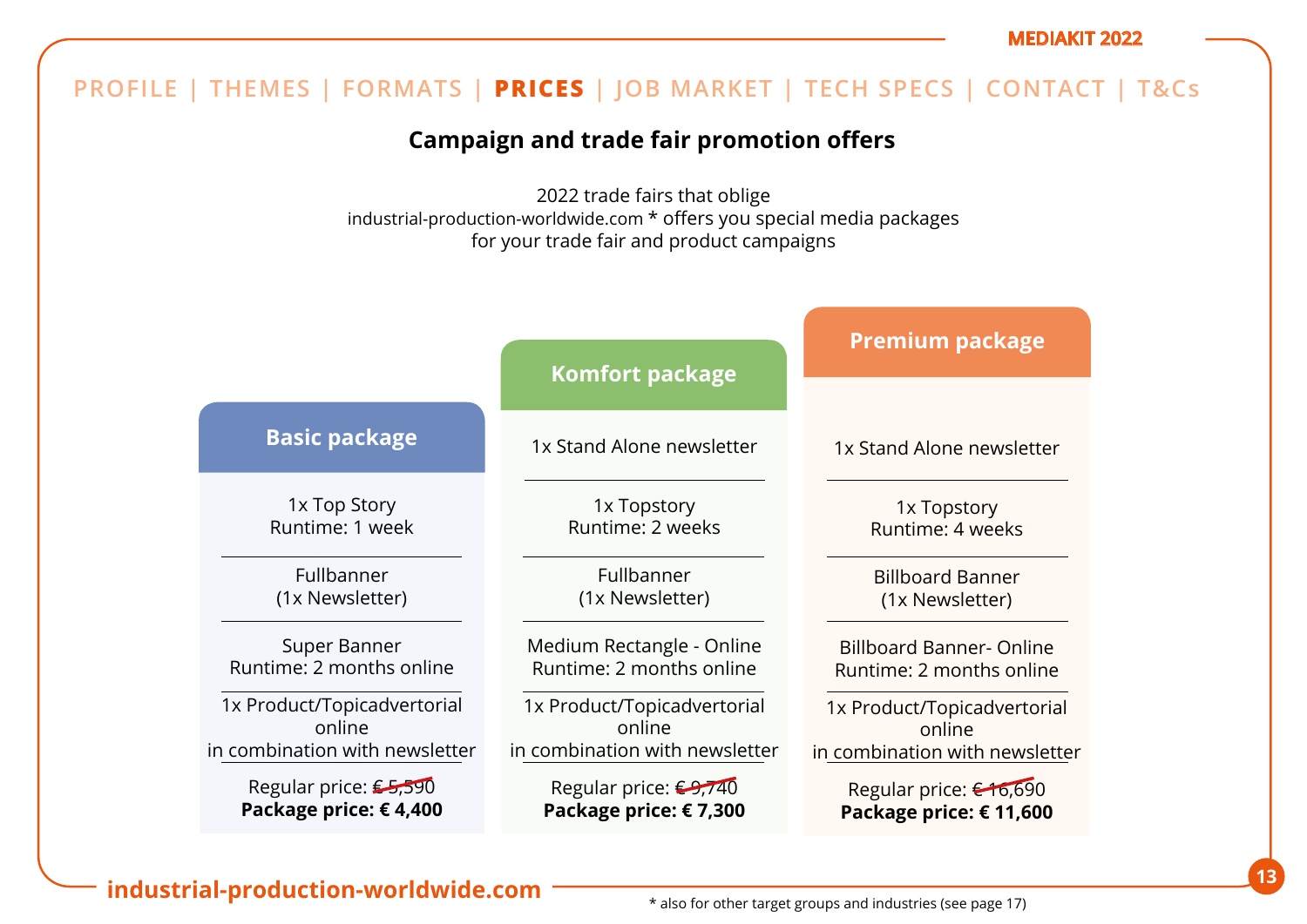| coperion         | Project Procurement Manager (m/w/d)<br>Stuttgart                               |
|------------------|--------------------------------------------------------------------------------|
|                  | Chemielaborant (m/w/d)<br>Oranienburg                                          |
| <b>STOROpack</b> | Schichtleiter (m/w/d)<br>Wildau                                                |
| (softgarden)     | Werksleiter (m/w/d) Produktion Kunststoffformartik<br>Großraum Wuppertal/Hagen |
|                  | Geschäftsführer (w/m/d)<br>Berlin                                              |
| coperion         | Elektrotechnikingenieur (m/w/d)<br>Stuttgart                                   |
| DR.HEIMEIER 30   | Stabsstellenleiter Unternehmensentwicklung (m/w/d)<br>Rheinland-Pfalz          |

Users and engineers are searching on a daily base for challenging and interesting job opportunities on industrial-production-worldwide.com job market. Our recommendation: Use it for recruiting - together we will find your suitable candidate for your vacancy:

### **Basic Top Job**

1 job advertisment on industrial-production-worldwide.com (constantly on top and above the hit list) for 1 month, price: € 535

### **Premium Top Job**

1 job advertisment on industrial-production-worldwide.com (constantly on top and above the hit list) + social media promotion for your job ad for 1 month, price: € 650

### **Premium Plus Top Job**

1 job advertisment on industrial-production-worldwide.com (constantly on top and above the hit list) + social media promotion for your job ad + industrial-production-worldwide.com-newsletter promotion for your job ad for 1 month, price: € 775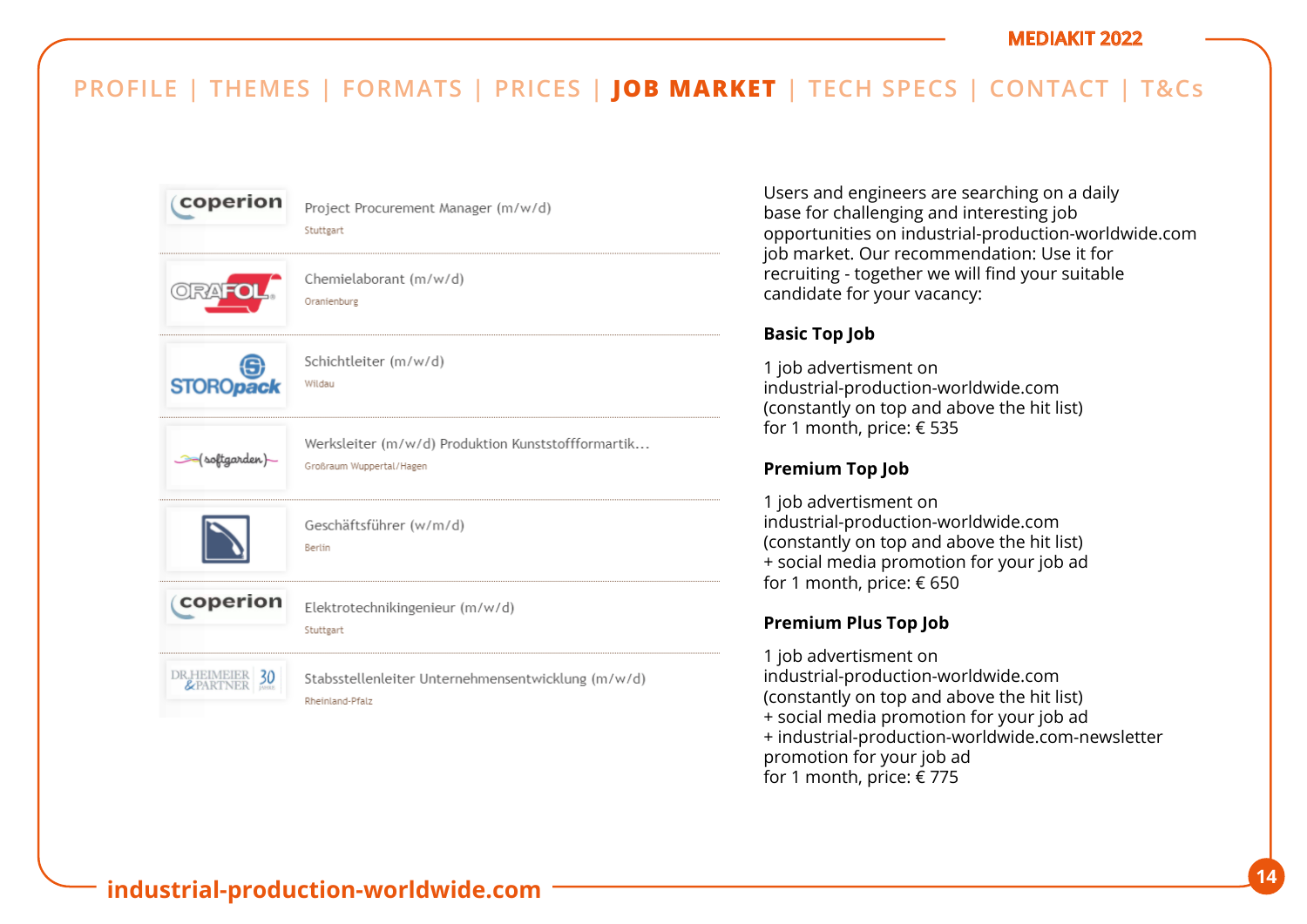## **Technical Data / Conditions**

Delivery address:

• Please send the advertising material to: werbemittel@tropal-media.de

Delivery time:

- Five working days before campaign start
- Delays due to late deliveries are not to be borne by us

Meta-information on delivery:

- Customer and campaign name
- Booking period
- Occupied site and placement
- Ad format and click URL
- Contact person for questions
- Alt text (optional)

JavaScript or html5 banner:

• The target URL must be included in the code. Due to the current BGH Cookie-Policy no hidden cookies.

File Formats Portal:

- GIF, JPG, PNG max. 45 KB\*
- HTML

Third-Party Banner integration via Java-Script can usually not be played back responsively will be. For the mobile playout, therefore, a additional banner (full banner 468x60 pixels) as jpg, gif or png necessary.

File formats Newsletter:

- GIF (not animated),
- JPG, PNG max. 45 KB\*
- Links without redirect
- \* The kb details given for each advertising medium are maximum sizes and are the total sum of all data defining the advertising medium.

Terms of payment:

30 days net, without discount. Further details can be found in the T&Cs on page 18.

Bank account details: Tropal Media GmbH Commerzbank IBAN: DE86 5004 0000 0276 6491 00 SWIFT Code: COBADEFFXXX

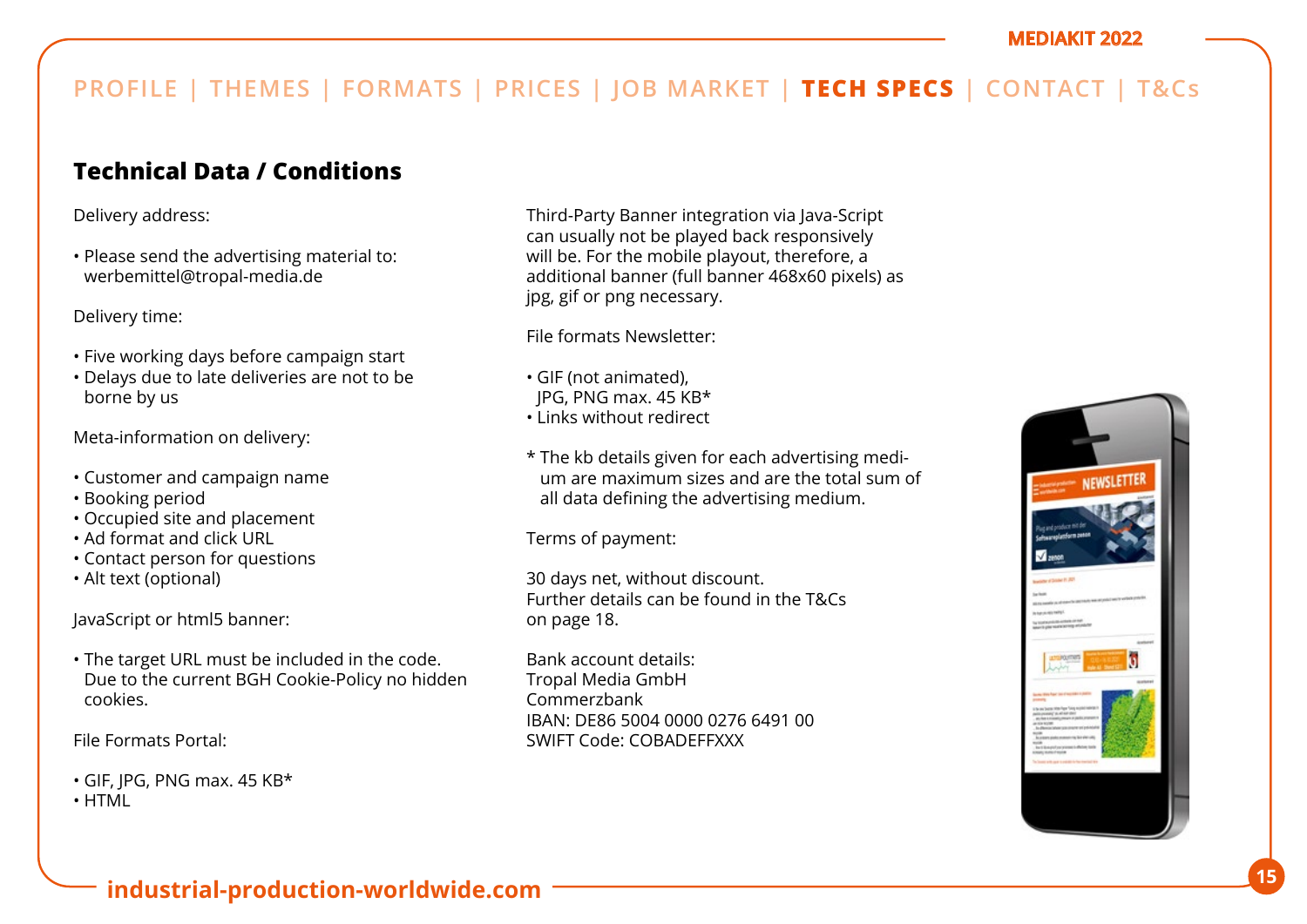**Ronny Schumann**  Publishing Director Digital Media

Phone: +49 6196 / 77 97-202 Mobile: +49 151 / 11 64 51 31 Email: ronny.schumann@tropal-media.de



**Susanne Woggon**  Chief Editor Digital Media

Phone: +49 6196 / 77 97-201 Mobile: +49 177 / 78 72 436 Email: susanne.woggon@tropal-media.de



**Patricia Winck** Administrative Assistence

Phone: +49 6196 / 77 97-200 Email: patricia.winck@tropal-media.de



**Newsdesk / editorial team** Phone: +49 6196 / 77 97-200 Email: newsroom@industrial-production-worldwide.com **Roland Thomé** Senior Key Account Manager

Phone: +49 6227 / 85 97 893 Mobile: +49 175 / 41 37 567 Email: roland.thome@tropal-media.de



**Camilla Oberschelp** Editorial Assistant Phone: +49 6196 / 77 97-200 Email: camilla.oberschelp@tropal-media.de



**Hülya Akgün**  Design & Layout Email: design@tropal-media.de

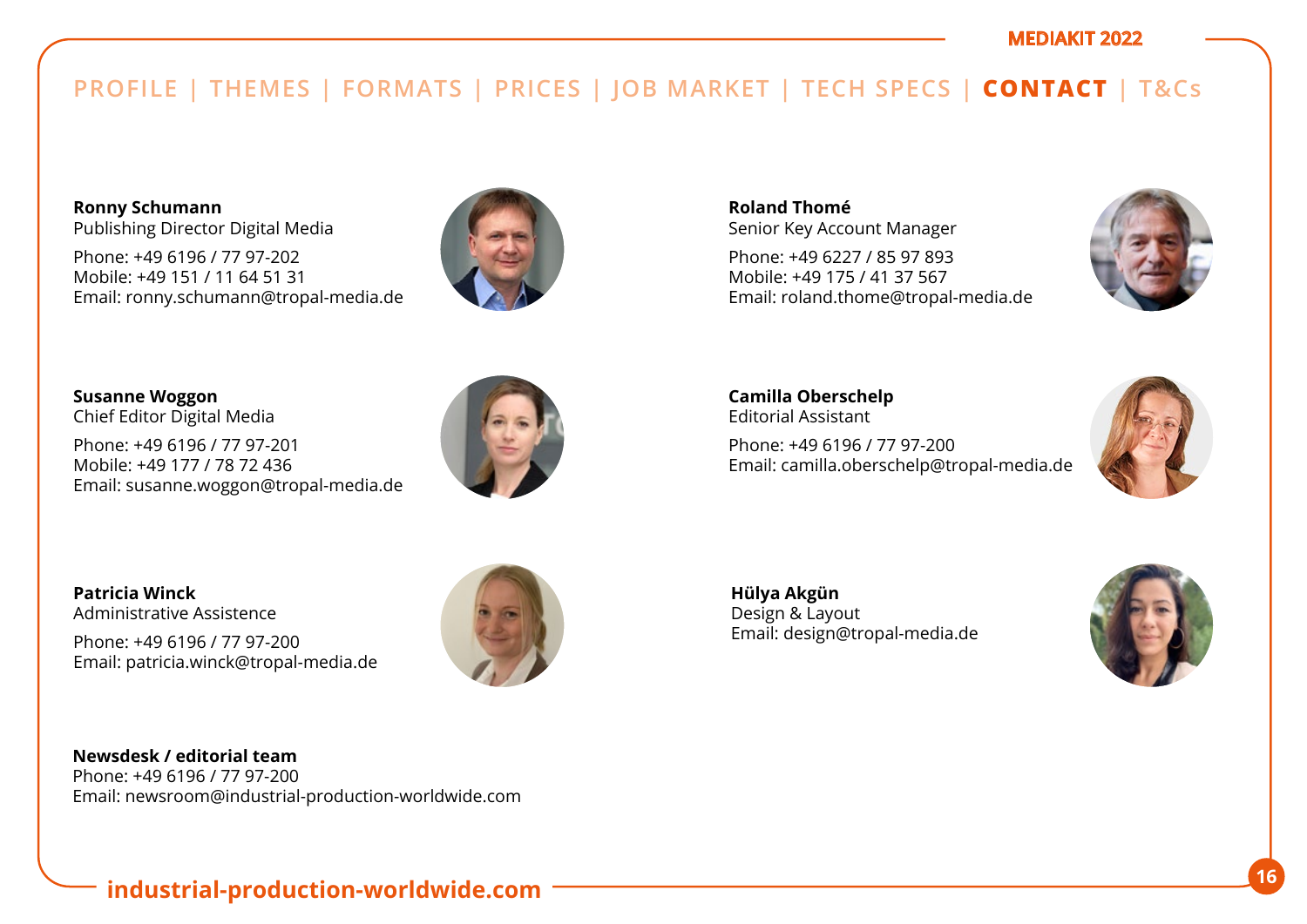## **Tropal Media is the online-first B2B specialist publisher. Our portfolio for your success in communication:**



### **Pharmaceutical Industry**

pharmaindustrie-online.de is the online-first information portal for the pharmaceutical industry with focus on pharmaceutical production, management & technology.



#### **Chemical Industry**

chemieproduktion-online.de is the online-first information portal for the whole world of chemical industry with focus on chemical production and logistics.



#### **Food & Beverage Production**

lebensmittelverarbeitungonline.de (short LMV-online.de) is the online-first information portal for the food & beverage production.



### **Electrical Engineering Automation Digitalisation**

elektro-automatisierung-digital.de (short EAD-portal.de) is the online-first information portal for electrical engineering, automation and digitalization in industrial production.



#### **Plastics Industry**

kunststoffindustrie-online.de is the online-first information portal for the plastics industry with focus on production and processing of plastics and rubber.

Find out more: **www.pharmaindustrieonline.de**

Find out more: **www.chemieproduktiononline.de**

Find out more: **www.LMV-online.de** Find out more: **www.EAD-portal.de** Find out more: **www.kunststoffindustrieonline.de**